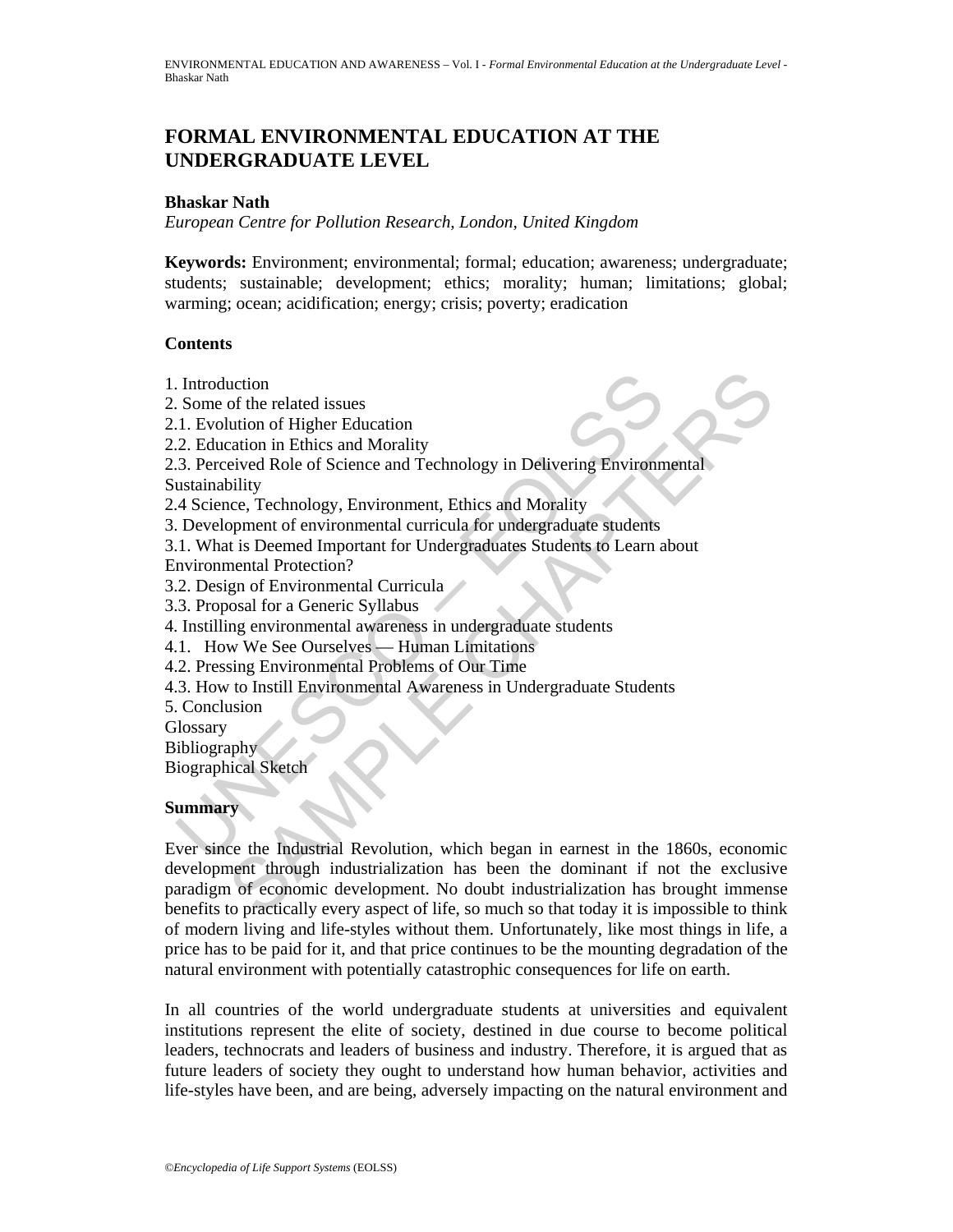what must be done to arrest or if possible reverse the trend. To this end a generic syllabus is proposed from which syllabuses of individual modules or subjects are to be tailor-made as deemed necessary and appropriate for inclusion in formal curricula. The objective is two-fold: First, to equip students reading civil, chemical and production engineering and related subjects with in-depth knowledge of planning, designing and operating facilities to deal with anthropogenic pollution already created. And second, to instill environmental awareness in *all* undergraduate students, with particular reference to the damage human behavior, activities and life-styles have been causing to nature's environmental capital without which life on earth cannot exist, aiming to bring about positive changes in their behavior and attitude to the natural environment. A number of other related issues are also discussed.

## **1. Introduction**

These days hardly a day goes by without the scientific community and/or the media reporting on some environmental problem of mounting concern. Although currently the problem of global warming, which scientists believe has potential for catastrophic consequences for the very fabric of life on earth (e.g. Royal Society, 2005; ISSC, 2005), heads the list of such problems, there are other mounting problems, such as that of solid waste especially in developing countries (Kocasoy, 2000), that do not augur well for the integrity of earth's natural environmental capital.

In all countries of the world undergraduate students at universities and equivalent institutions represent the elite of society, destined in due course to become political leaders, technocrats and leaders of business and industry. Therefore, as future leaders of society there is a *prima facie* case for them to have a deep understanding of how human behavior, activities and life-styles have been adversely impacting on the natural environment and what must be done to arrest or if possible reverse the trend.

**Introduction**<br>
hese days hardly a day goes by without the scientific community<br>
reporting on some environmental problem of mounting concern. Altho<br>
roblem of global warming, which scientists believe has potential<br>
onsequ **luction**<br>
and a day goes by without the scientific community and/or the med<br>
on some environmental problem of mounting concern. Although currently th<br>
of global warming, which scientists believe has potential for catastro Like it or not, thanks in part to the gathering pace of globalization the world is becoming a uniform monoculture firmly based on, and shaped by, the quintessentially Western materialistic ethos of open-ended consumption of goods and services characterized by the bizarre manifestations of 'Retail therapy' and 'Conspicuous consumption'. Whereas a core requirement of sustainable development is that the affluent should "adopt life-styles within the planet's ecological means" (WCED, 1987, page 9), meaning reduce their consumption, the prevailing economic system functions well only when there is unfettered growth in production and consumption of goods and services. Increasingly the system is geared to supplying the 'wants' of the increasingly profligate, environment-degrading and quintessentially Western life-styles that are and have been vigorously promoted by the West as the 'ideal' to be emulated by all. By contrast, the authoritative definition of sustainable development, given in the Brundtland Commission Report, is in terms of 'needs', not 'wants' (WCED, 1987, page 8). Thus trying to achieve global sustainable development within the prevailing economic system is attempting an improbable juxtaposition of opposites, not unlike 'trying to fit a square peg in a round hole'. Arguably the environmental problems besetting humankind today are but symptoms of the apparently insatiable lust of the affluent within and between nations for open-ended consumption to satisfy their hedonism (Nath, 2003; also see Section 3 of *Need for Environmental Research*).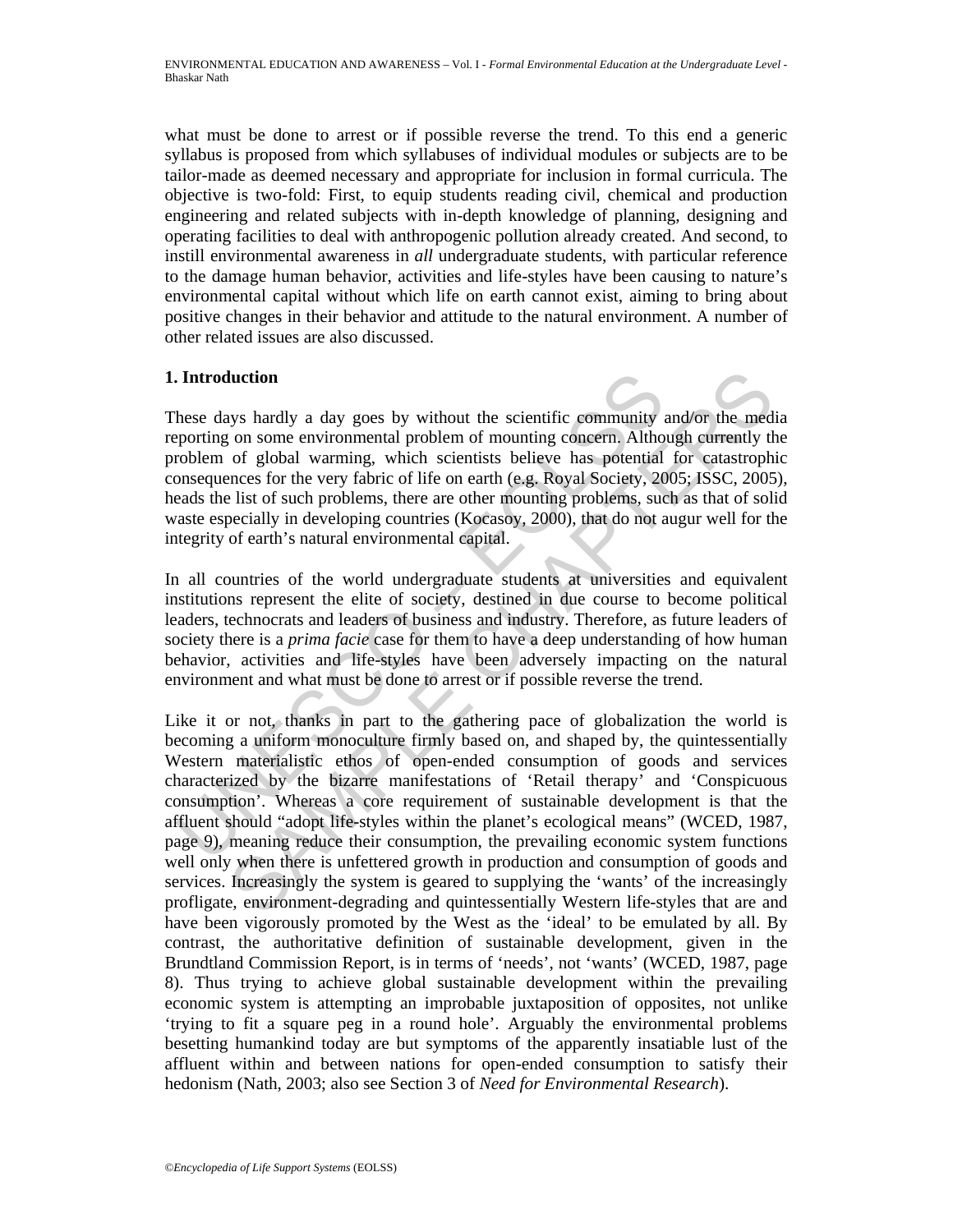Many of the Western nations now claim to have cleaned up their cities, towns and countryside. However, this has largely been accomplished by relocating their (dirty) manufacturing industries in developing countries that have little or no bargaining power and where environmental laws and regulations are lax and/or enforcement regime weak. This amounts to the host countries mortgaging the future of their environment for shortterm economic gain. Also, as pollution does not recognize political borders, in time pollution being caused in the developing countries will add to existing global environmental problems or create new ones affecting all. In spite of this, many of the Western nations continue to be the biggest polluters with grossly unsustainable lifestyles to match (Nath, 2003; Nath and Kazashka-Hristozova, 2005).

Against this backdrop, precisely what is it that undergraduate students ought to know about the environment? Do they really need to know about such matters, given that today most if not all organizations employ environmental managers and/or have access to experts to deal with their environmental issues and problems?

bout the environment? Do they really need to know about such may<br>day most if not all organizations employ environmental managers are experts to deal with their environmental issues and problems?<br>aking the second question f is not all organizations emply need to know about such matters, given that is it not all organizations emply environmental managers and/or have access to deal with their environmental issues and problems?<br>
to deal with the Taking the second question first, the answer is 'yes' mainly because we are all stakeholders in the natural environment and so collectively and individually responsible for preserving its integrity. It is hard to see how that responsibility could be discharged without knowing how human behavior, activities and life-styles have been adversely impacting on it. More precisely, *all* undergraduate students ought to know about 'before-the-pipe' (see glossary) strategies for reducing or eliminating anthropogenic pollution. As for the first question, it is clearly important for undergraduate students reading civil, chemical and production engineering and related subjects to acquire indepth knowledge of planning, designing and operating 'end-of-the-pipe' (see glossary) systems to deal with anthropogenic pollution already created. In addition, it is argued that education in ethics and morality should also be included in formal curricula. A generic syllabus is proposed from which to develop the syllabuses of individual modules (or subjects) as deemed necessary and appropriate these issues together with a number of other related issues are discussed in this chapter.

## **2. Some of the Related Issues**

## **2.1. Evolution of Higher Education**

The primary mission of the ancient centers of learning, such as the *Shangyang Academy* in China during the *Yu* period (2257 to 2208 BC), *Plato's Academy* (c. 387 BC) in Athens, and *Nalanda* in India during the Gupta period (c. 320 to 500 AD), had been to seek knowledge of the world around us, how to relate to it, contemplate man's place within it, and to "celebrate knowledge" focusing on natural philosophy. In the main this tradition continued in the medieval universities too, for example at *Al-Azhar* (Cairo, 971 AD), *Magnaura* (Constantinople, 849 AD), *Bologna* (Italy, 1088 AD) and *Paris* (France, c. 1100 AD).

However, especially since the mid-nineteenth century when the industrial revolution began in earnest, European universities and institutions of higher education as well as those in their then colonies began increasingly to serve the needs of the macroeconomic machinery for wealth creation through teaching, research, innovation and enterprise.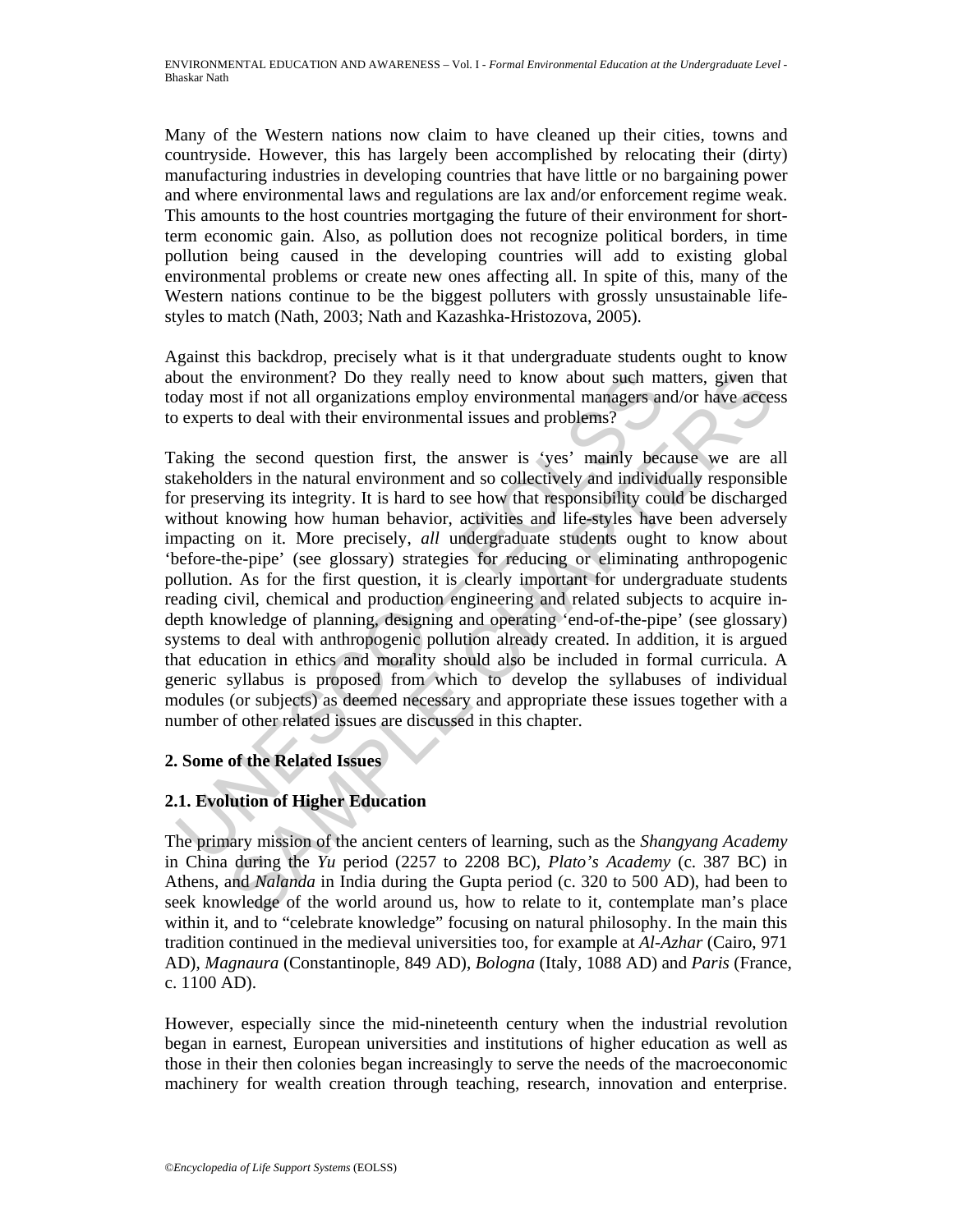Consequently, it is no exaggeration to say that today, in the Anglo-Saxon world in particular, the growing role of modern universities is to offer higher education as dictated by the market forces of supply and demand. And therefore, of necessity, and for many as a survival strategy, the institutions of higher education are having to continually develop and offer degree programs that command high demand in the market place. This trend is having two main impacts, neither conducive to what higher education was originally supposed to be about. First, increasingly it has been making higher education a market good governed by the laws of supply and demand — often the best being accessible only to those able to afford it. And second, due to progressive reduction in state funding for higher education (in the United Kingdom for example), increasingly universities and other institutions of higher education are having to rely on industrial and commercial sponsors for financial support, especially for research. And, under such arrangements it is not uncommon for research programs to serve sponsors' specific agenda.

molent such arrangements it is not uncommon for research programs to<br>eccific agenda.<br>epending on demand, today the growing trend among prospective stuces<br>where subjects that have potential for high financial and material r charangements it is not uncommon for research programs to serve sponsors<br>agenda.<br>In the amound, today the growing trend among prospective students is to opt for<br>eignicas that have potential for high financial and material Depending on demand, today the growing trend among prospective students is to opt for those subjects that have potential for high financial and material rewards on graduation. In the main the original purpose of higher education  $-$  to produce enlightened human beings through the acquisition of knowledge for its own sake  $\overline{\phantom{a}}$  has now been jettisoned. Rather, the purpose of higher education today is two-fold: to produce consumers with open-ended demand for goods and services to ensure efficient functioning of the prevailing economic machinery; and to produce graduates equipped with scientific and technical knowledge and skills to service that machinery.

## **2.2. Education in Ethics and Morality**

It is disturbing that while science and technology are now advancing at a breathtaking pace transforming both societies and life-styles, developments in and understanding of the ethical and moral values to underpin and so justify such advances are lagging farther behind. Seldom, if ever, ethics and morality are included in the formal curricula of higher scientific or technological education. If this trend persists, future generations would be at risk of inheriting a world of science without civilization, materially prosperous societies consumed by insatiable greed and bereft of humanity, and the Earth denuded of its endowment of life-sustaining benediction.

The following explain why education in ethics and morality is important (Nath, 2003):

- $\triangleright$  Philosophy is unquestionably the foundation of all knowledge. As Albert Einstein famously observed, "Knowledge without philosophy is just mechanics". Surely, the aim of scientific and technical education (or any education for that matter) cannot be, and must not be to produce scientists or technologists who think and act like 'automata' and/or have little or no idea of the ethical or moral underpinning of their actions with particular regard to the natural environment.
- $\triangleright$  Unlike animals of lower species, humans have an innate need to rationalize all their actions and even their thoughts. And it is this need that sets them apart from other earthly creatures. Philosophy and moral philosophy in particular, provides this rationale, and by doing so it gives us our humanity.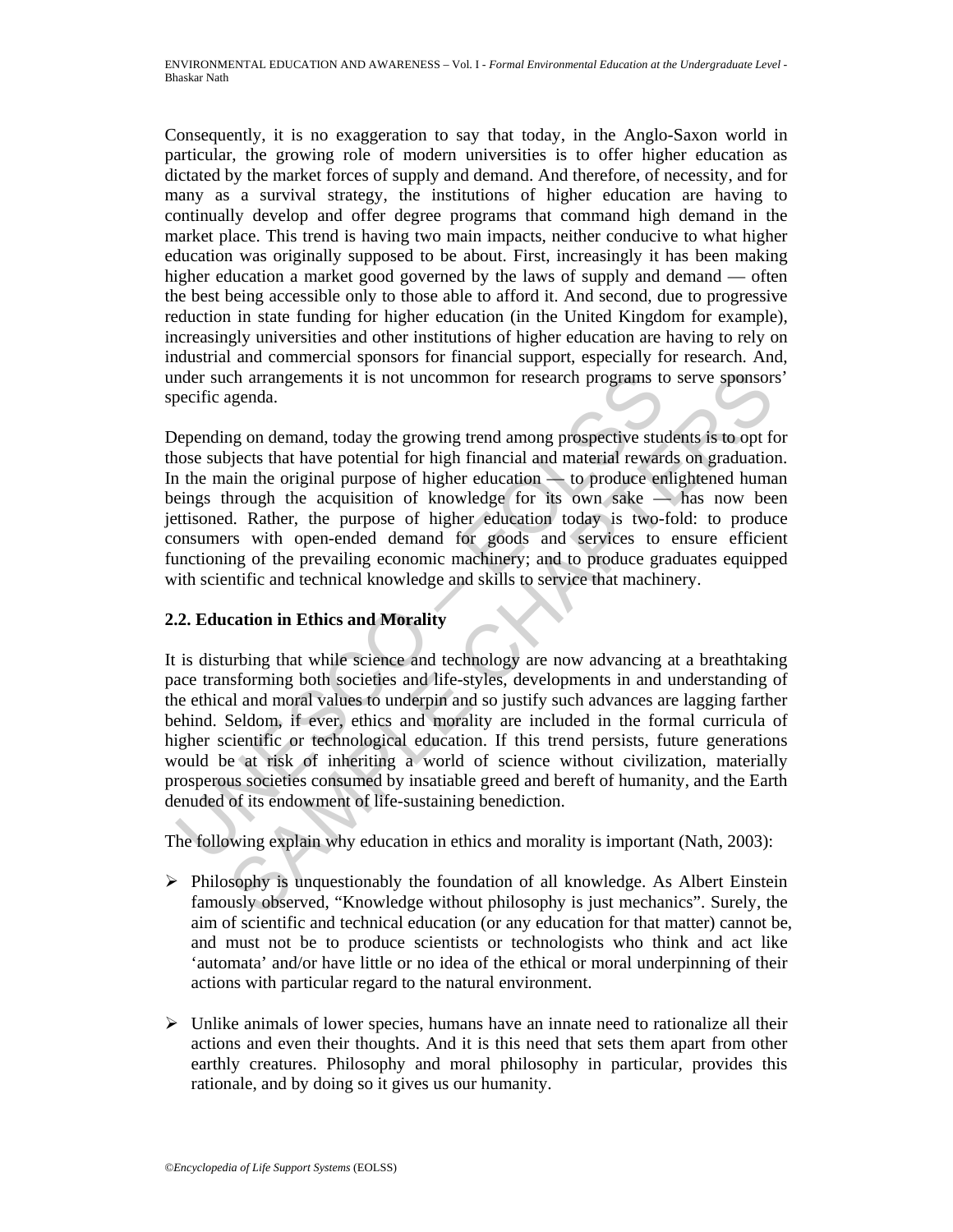Especially since the industrial revolution, open-ended consumption of goods and services by the affluent both between and within nations demanded by their profligate, hedonistic, narcissistic and ultimately unsustainable aspirations and life-styles has been responsible, more than any other factor, for the mounting degradation of earth's natural environmental capital and life-support systems. The origins of the quintessentially Occidental attitude responsible for such life-styles can be traced back to, among others, Homer (Rieu, 1991), Aristotle (Allan, 1970) and the Judaeo-Christian tradition itself.

"In Western terms, one of the underlying factors which may have contributed (by being taken literally) to the desire to dominate nature, rather than live in harmony with it on a sustainable basis, is to be found in the Book of Genesis where it records that "God said unto man, be fruitful and multiply, and replenish the Earth and *subdue it: and have dominion over the fish of the sea and over the fowl of the air and over every living thing that moveth upon the Earth*." To me, that Old Testament story has provided Western man, accompanied by his Judaeo-Christian heritage, with an overbearing and domineering attitude to God's creation."

#### HRH The Prince of Wales (Porritt, 1991)

the Earth and *subdue it: and have dominion over the fish of the*<br>fowl of the air and over every living thing that moveth upon the<br>that Old Testament story has provided Western man, acco<br>Judaeo-Christian heritage, with an is example in: and have dominion over the fish of the sea and over the momentum of the air and over every living thin moveth upon the Earthi," To mean over the same of the air and over every living that moveth upon the Ea Taking the three together, in a nutshell this attitude, and the purpose of life it alludes to, may be stated as: "Enjoy life to the full and live for the moment by exploiting nature and all things within it because they have no intrinsic value and they exist only for your pleasure and benefit". While Homer's 'live for the moment' implies instant sensegratification through the achievement of immediate rewards, he nevertheless acknowledges the need to revere the gods of Olympus (who took sides in the Trojan War) in order not to offend them — just in case. Aristotle's 'world view', unlike that of Plato, proclaims that nature and all things within it have no intrinsic value; that they exist for the pleasure and benefit of man (Allan, 1970), and that man is paramount in creation (reflecting the geocentric cosmology of his time). Arguably, this profoundly anthropocentric and environment-degrading attitude coupled with industrialization, its vigorous promotion worldwide by the West as the must-have imprimatur of progress, civilization and modernity, and the dysfunctional environmental values on which it is based, have together created the intractable environmental predicament in which we now find ourselves and which is increasingly threatening the very fabric of life on earth.

If Aristotle had known that in cosmic terms the Earth is but a small, insignificant planet of an insignificant star called the Sun situated at the edge of an unremarkable galaxy called the Milky Way — one among billions of much larger galaxies in the universe it is doubtful if he will have postulated his profoundly anthropocentric, not to say preposterous, 'world view' which has shaped the grossly exploitative Occidental attitude to nature and the environment. By contrast, many of the ancient cultures (mainly of the East) taught man to live contended lives in harmony with nature, venerating the Earth as the provider of life-sustaining benediction. For example, in the ancient *Vedic* philosophy of India, which still constitutes the bed-rock of that country's culture, the Earth was revered as Mother Earth (*Dharitri Mata* in Sanskrit), and in Greek mythology too as primeval goddess *Gaia* (also called *Gaea*) who appeared when the universe was created.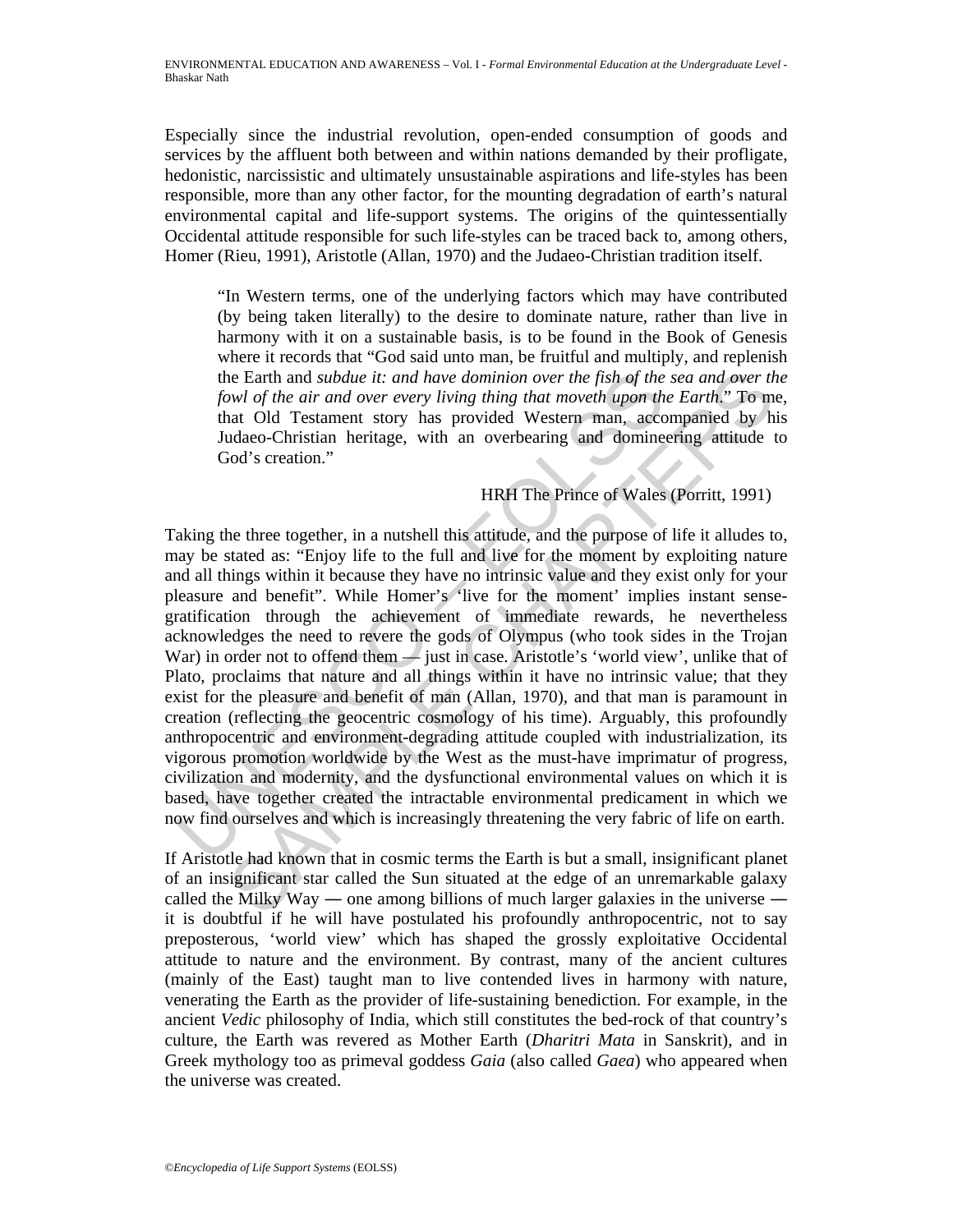"Everything animate or inanimate that is within the universe is controlled and owned by the Lord. One should therefore accept only those things necessary for oneself, which are set aside as his quota, and one should not accept other things, knowing well to whom they belong".

### Mantra One, *Sri Ishopanisad*

The crux of the matter is this. According to behavioral psychologists — and it follows from common sense too — how we treat something (or someone) is largely determined by our attitude to it, and our attitude in turn is shaped by the moral and ethical values we hold (Gross, 1991). The Occidental attitude to nature and the natural environment has been one of gross exploitation and, thanks to economic, social and political pressure it is now being emulated worldwide as never before. Typically, today most young people in China aspire to North American life-style and standard of living. That country, closely followed by India, is now making breath-taking economic progress towards that goal and to becoming a super power in due course. Certainly, economic prosperity would lift millions of citizens of these countries from poverty, and this is much to be welcomed.

by being emulated worldwide as never before. Typically, today most<br>hina aspire to North American life-style and standard of living. That<br>allowed by India, is now making breath-taking economic progress t<br>old to becoming a s ig emulated worldwide as never before. Typically, today most young people in<br>the to North American life-style and standard of living. That country, closed<br>by India, is now making breath-taking economic progress towards th However, considering that with only 4 percent of the world's population the USA consumes about 25 percent of the world's resources and produces an estimated 26 percent of the world's pollution, and that such a country cannot be said to be sustainable by any stretch of the imagination (Nath, 2003; Nath and Kazashka-Hristozova, 2005), China's ambition, not to mention India's, does not augur well for global environmental sustainability or intergenerational and intra-generational equity in the long term. If current trend continues, within the next 10 years or so China is expected to overtake the USA as the world's biggest emitter of  $CO<sub>2</sub>$ . To put the issue in perspective, if by some magic every person in the world today was afforded North American standard of living, global oil consumption would be 4.6 times greater than at present with global pollution to match (Nath and Kazashka-Hristozova, 2005).

How could we possibly change the current attitude of gross exploitation of the natural environment and limited resources to one of *genuine* concern, care and respect? It is hard to see how command-and-control strategies or science and technology could be helpful in this matter. What is needed for changing attitude is education in moral and ethical philosophy which, as it would appear, has been eliminated from the formal curricula of scientific and technological education.

#### **2.3. Perceived Role of Science and Technology in Delivering Environmental Sustainability**

There seems to be a firmly held belief in the international scientific community that environmental problems can be solved and sustainable development and global environmental sustainability achieved with the application of science and technology alone. Indeed, this orthodoxy appears to be so deeply embedded in the collective psyche of the scientific establishment that one may be forgiven for mistaking it for something of a religious conviction.

The same orthodoxy also pervades the formal curricula of environmental education of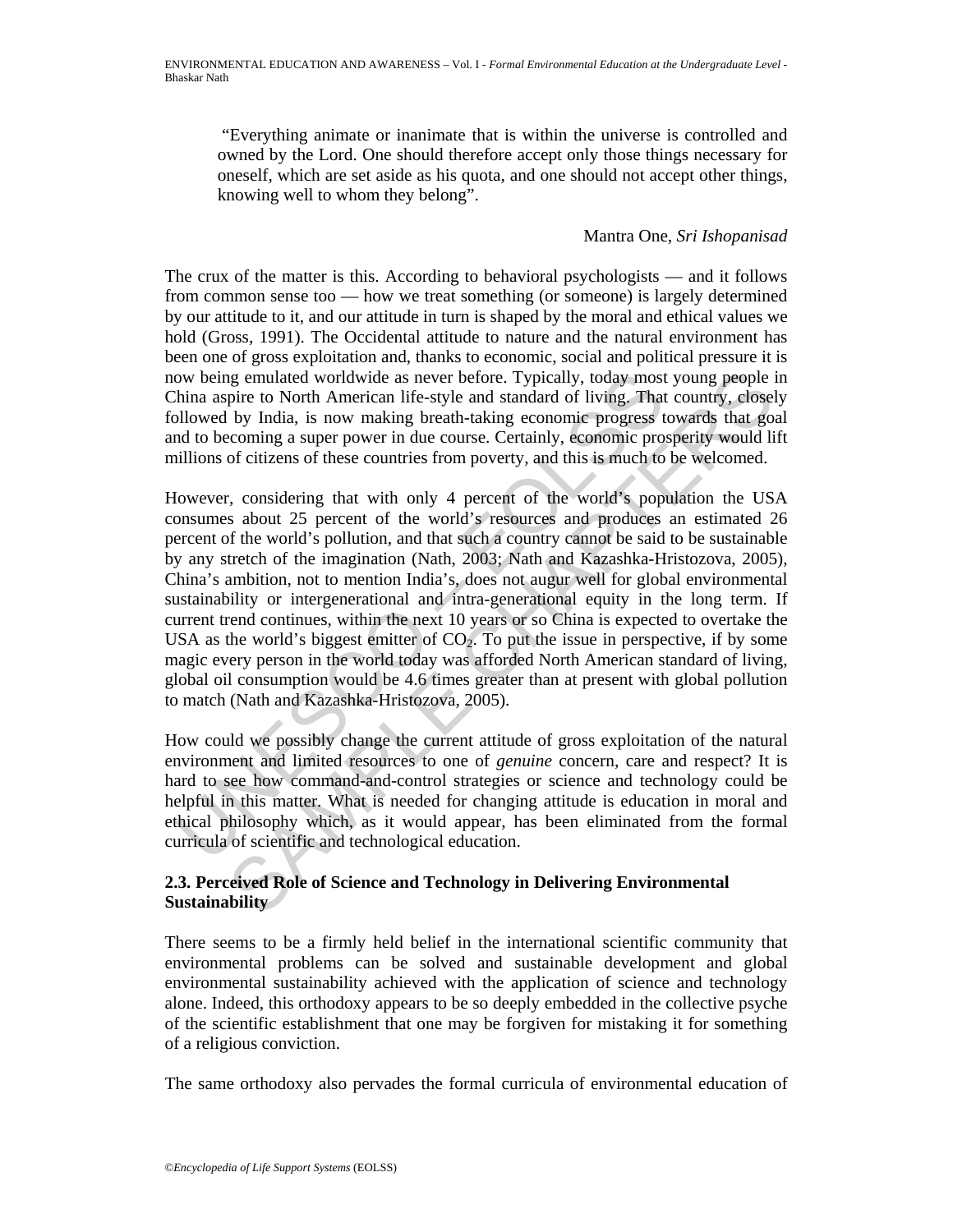students reading the natural sciences and engineering, as well as research. Consider the following among many that could be cited:

- (a) Paragraphs 81-136 of the Johannesburg Plan of Implementation (JoPI), which is probably the most important document to emerge from the World Summit on Sustainable Development held in Johannesburg in 2002 (Hens and Nath, 2005), elaborate on the means of implementing Agenda 21. Many of these paragraphs are concerned with education, training and capacity-building, but they are *only in the particular context of science and technology*. For example, "…to provide technical assistance to developing countries…." (para. 97(a)), "transfer and diffusion of environmentally sound technologies to developing countries and economies in transition" (para. 106(e)), "Build greater capacity in science and technology for sustainable development" (para. 108), etc.
- (b) The ICSU (International Council for Science) initiative on "Science education for capacity building for sustainable development" is exclusively in terms of science and technology (ICSU, 2002; Nath, 2003).
- (c) In the "Framework 6" program of the European Union, sustainable development, global change and ecosystems are a thematic priority for research. And research in these areas is specified in terms of "strengthening the scientific and technological capacities needed for Europe to be able to implement a sustainable development model in the short and in the long term, integrating its social, economic and environmental dimensions contributing to international efforts mitigating adverse trends in global change" (www.europa.eu.int ).

technology for sustainable development" (para. 108), etc.<br>
b) The ICSU (International Council for Science) initiative on "Sciencapacity building for sustainable development" is exclusively in<br>
and technology (ICSU, 2002; N hology for sustainable development" (para. 108), etc.<br>
EICSU (International Council for Science) initiative on "Science education fracity building for sustainable development" is exclusively in terms of science<br>
technology This exclusive reliance on science and technology, presumably born of arrogance and/or 'Acute Professional Deformity Syndrome' of the 'Hammer Man' (see glossary), is hard to understand. Because, if science and technology alone could deliver global sustainable development, re-orient moral values and alter attitudes for achieving it, then how is it that the rich developed nations that are abundantly endowed with latest science, technology and financial and skilled manpower resources continue to be the biggest polluters and consumers with grossly unsustainable life-styles to match (Nath, 2003; Nath and Kazashka-Hristozova, 2005)? We argue that meaningful progress towards sustainable development is contingent upon a fundamental change in societies' attitude to nature and the environment — from one of gross exploitation as at present to that of *genuine* respect, care and concern (Nath, 2003). It is only with such enlightenment that the affluent would be willing to adopt less consumptive life-styles commensurate with earth's ecological capacity (WCED, 1987).

 Science or technology, however advanced, cannot help in this matter. What is needed to bring about this change of attitude is education in moral and ethical philosophy (Nath, 2003). Yet, no reference to 'morals' or 'ethics' could be found in (a), (b) or (c), or in scientific or technological curricula. This reinforces the case for instilling genuinely environment-respecting moral values in undergraduate students through formal education.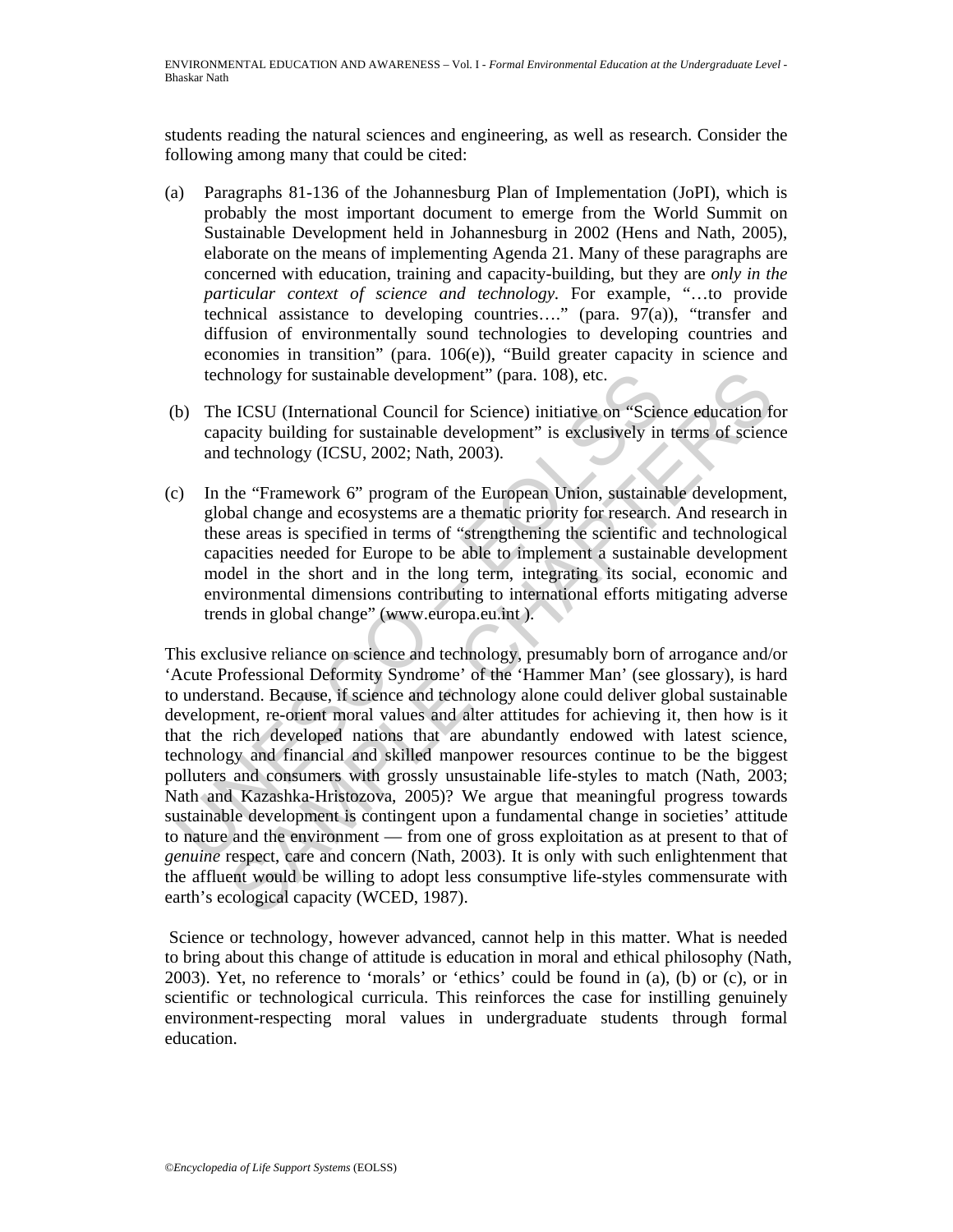- - -

# TO ACCESS ALL THE **31 PAGES** OF THIS CHAPTER, Visit[: http://www.eolss.net/Eolss-sampleAllChapter.aspx](https://www.eolss.net/ebooklib/sc_cart.aspx?File=E4-16-02)

#### **Bibliography**

ALLAN, D.J, 1970, *The Philosophy of Aristotle*, Second Edition, Oxford, Oxford University Press. . [This book gives a succinct and interesting account of the philosophy of Aristotle].

DARWIN, C., 1996, *The Origin of Species*, Edited with an introduction by G. Beer, Oxford, Oxford University Press. [In this famous book, first published in 1859, the author challenges many of the deeply held beliefs of the Western world. He argues and shows that new species come into being from what he calls 'natural selection' and not through divine intervention].

FONTANA, D., 1995, *Psychology for Teachers* (third edition), Palgrave, Basingstoke, United Kingdom. [This text gives a comprehensive and practical guide to psychology for teachers, taking into account new classroom research findings and the widening range of teachers' concerns and responsibilities]..

GEORGE, S. and SABELLI, F., 1994, *Faith and Credit: The World Bank's Secular Empire*, Penguin Books, London. [In this book the authors reveal a supranational, non-democratic and extremely powerful institution which functions much like the medieval Church or a monolithic political party, relying on rigid doctrine hierarchy and a rejection of dissenting ideas to perpetuate its influence].

GROSS, R (2001), *Psychology: The Science of Mind and Behaviour*, Fourth Edition, London, Hodder & Stoughton. [This is a very good text offering a clear introduction to all the key subject areas. In addition, it addresses some of the major applied areas of psychological research].

HAWKING, S., 1988, *A Brief History of Time*, Bantam Books, London. [In this internationally acclaimed masterpiece the author reviews the great theories of the cosmos from Newton to Einstein and explores the secrets that still lie at the heart of space and time. The complexities of cosmological physics are explained engagingly by combining clarity and wit].

LLAN, D.J. 1970, *The Philosophy of Aristotle*, Second Edition, Oxford Oxford<br>This book gives a succinet and interesting account of the philosophy of Aristotle].<br>ARWIN, C., 1996, *The Origin of Species*, Edited with an int HEISENBERG, W., 1970, *The Physicist's Conception of Nature*, Greenwood Press, Westport, Connecticut, USA. [In this semi-philosophical work the author draws interesting and profound (some controversial) philosophical conclusions emanating from rigorous mathematical treatment of the equations of Quantum Mechanics].

D.J. 1970. The *Philosophy of Aristotle*, Second Edition, Oxford, Oxford University Press.<br>
gives a succire and interesting acount of the philosophy of Aristotle].<br>
Eyes a succire and interesting acount of the philosophy HENS, L. and NATH, B. (eds.), 2005, *The World Summit on Sustainable Development: The Johannesburg Conference*, Dordrecht, The Netherlands, Springer. [This book gives an overview of the most important issues dealt with in the *Johannesburg Plan of Implementation* which is one of the key outcomes of the World Summit on Sustainable Development (WSSD) held in Johannesburg in 2002. The issues addressed include poverty, production and consumption patterns, education, water and energy. The book offers a unique framework to follow up and evaluate the progressing international discussion on sustainable development].

ICSU, 2002, "Science education for capacity-building for sustainable development", *Series in Science Education for Sustainable Development,* No. 5, Paris, International Council for Science. [This report recommends further actions needed to generate capacity to apply science and technology to meet the challenges of sustainable development. What is recommended is exclusively in terms of science and technology].

ISSC, 2005, *Avoiding Dangerous Climate Change*, Report of the International Scientific Steering Committee (ISSC), Hadley Centre, Met Office, Exeter, UK. [This report, prepared by the ISSC, summarizes the findings as presented to the International Symposium on Stabilisation of Greenhouse Gas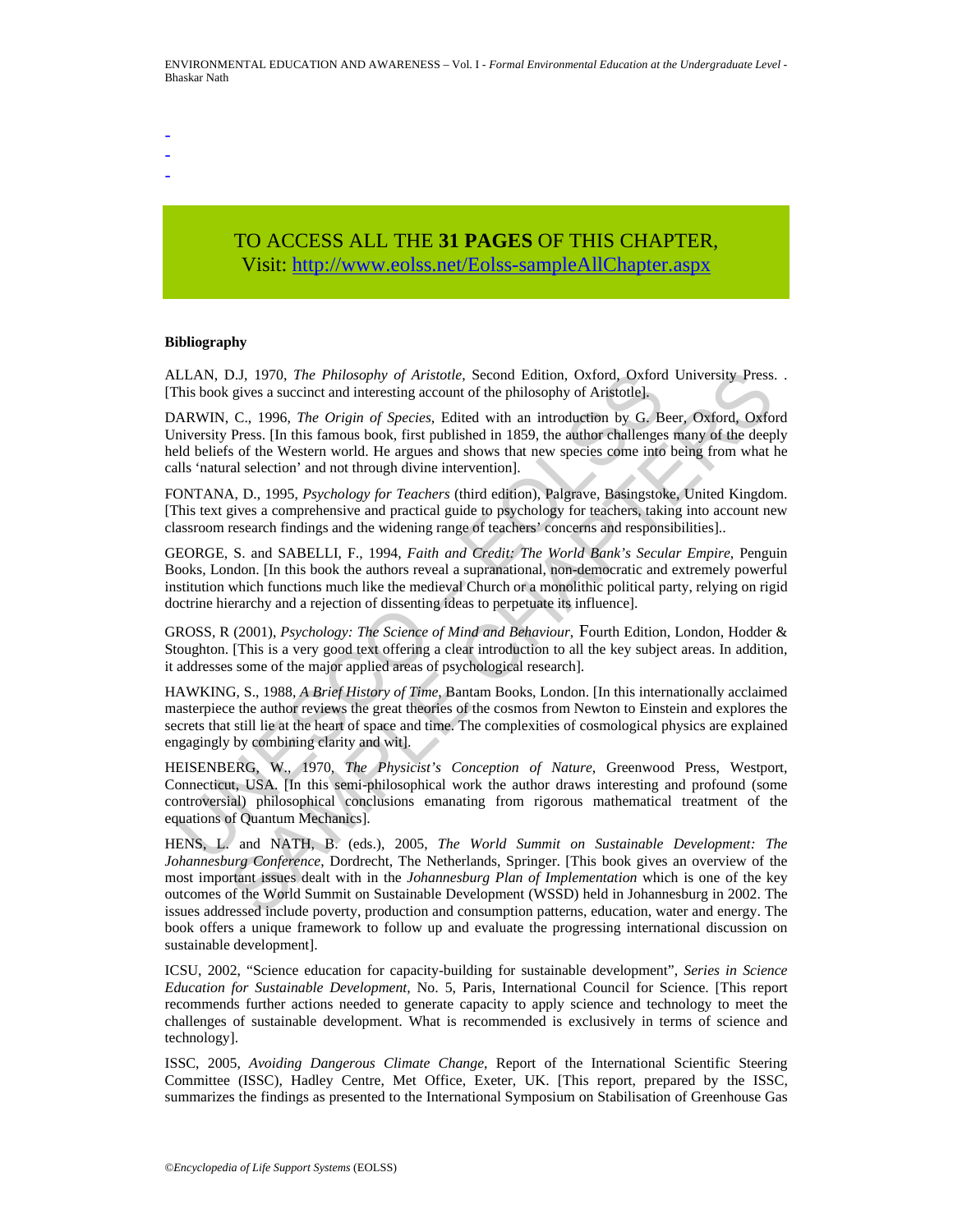Concentrations (called the Climate Change Conference for short) held at Exeter, UK, during 1 and 3 February 2005. It brought together over 200 participants from some 30 countries including many leading climate scientists and experts in climate change. The Report paints a gloomy picture of what might happen to ecosystems, the global economy, and to human societies if urgent actions are not taken to curb man-made  $CO<sub>2</sub>$  emissions significantly].

JACKSON, B., 1994, *Poverty and the Planet: A Question of Survival*, London, Penguin Books. [Written on behalf of the World Development Movement (WDM), which is Britain's main pressure group winning changes for the world's poor on issues like environment and development, trade, debt and aid, this book examines the problems of hunger to debt that keep the Third World poor and rejects short-term "development" that destroys the resources on which the poor's livelihood and lasting economic progress depend. Also examines the role of the World Bank in alleviating global poverty].

KAKU, M., 1995, *Hyperspace — a Scientific Odyssey Through the Tenth Dimension*, Oxford, Oxford University Press. [This book is about a scientific revolution created by the theory of hyperspace which states that dimensions exist beyond the commonly accepted four of space and time].

KOCASOY, G. 2000, "Solid waste management in developing countries — a case study of Turkey", in B. Nath, S.K. Stoyanov and Y. Pelovski (Eds.) *Sustainable Solid Waste Management in the Southern Black Sea Region*, Kluwer Academic Publishers, Dordrecht, the Netherlands, pp. 47-68. [This paper describes how relentlessly increasing quantities of solid waste have been degrading both environmental integrity and quality of life in Turkey which is typical of many of the developing countries].

McCARTHY, M., 2005, "Global warming: scientists reveal timetable", *The Independent*, 3 February, London. [Based on the deliberations at the International Conference on Climate Change, held in Exeter (UK) in February 2005, this article gives a detailed timetable of the destruction global warming is likely to cause to earth's ecosystems and to all life generally, if the world community persists with the businessas-usual scenario].

MESTRUM, F., 2003, "Poverty reduction and sustainable development", in B. Nath, L. Hens and D. Pimentel (eds.), *Environment, Development & Sustainability*, Vol. 5, pp 41-61, Dordrecht, Kluwer. [This paper explores the "naturalization" of development thinking in its economic and social dimensions and shows how this affects policy options for social protection in the context of sustainable development].

NATH, B., 2003, "Education for sustainable development: the Johannesburg summit and beyond", in B. Nath, L. Hens and D. Pimentel (eds.), *Environment, Development & Sustainability*, Vol. 5, pp 231-254, Dordrecht, Kluwer. [Contains a survey of environmental education including recommendations of the Johannesburg Plan of Implementation (JPoI) and advocates inclusion of moral and ethical philosophy *visà-vis* the natural environment in formal educational curricula as an essential pre-requisite for achieving global sustainable development].

ates una unnersions exist beyond the commonly accepted rout of space and time].<br>OCASOY, G. 2000, "Solid waste management in developing countries — a case still<br>ath, S.K. Stoyanov and Y. Pelovski (Eds.) Sustainable Solid W dimensions exist beyond the commonly accepted four of space and time]<br>V, G. 2000, "Soid waste management in developing countries—a cases study of Turkey", in<br>Stoyanov and Y. Pelovski (Eds.) Sustainable Soil waste Manageme NATH, B. and KAZASHKA-HRISTOZOVA, K., 2005, "*Quo vadis* global environmental sustainability? A proposal for the environmental education of engineering students", *Int. J. Env. Poll.,* Vol. 23. No.1, pp. 1-15 [In this paper the authors demonstrate the futility of exclusive reliance on science and technology to deliver sustainable development and argue that moral education is needed for this to change human attitude to nature and the natural environment — from one of gross exploitation as at present to that of genuine respect]. .

NATH, B. and TALAY, I., 1996, "Man, science, technology and sustainable development", in B.Nath, L. Hens and D.Devuyst (Eds.) *Sustainable Development*, VUB Press, Brussels, pp. 17-56. [In this contribution the authors discuss certain pertinent issues of sustainable development including relevant philosophical aspects and various human limitations, and draw attention to some of the practical problems of implementing policies for achieving true sustainable development].

OXFAM, 2002, *Rigged Rules and Double Standards — Trade, Globalisation, and the Fight Against Poverty*, London, Oxfam International. [In a determined campaign to make trade fair between rich and poor nations, this publication focuses on how current international trade and aid arrangements have been further impoverishing the poor nations and makes proposals for how they should be changed in the interests of fairness and equity].

OXFAM, 2005, *Truth or Consequences: Why the EU and the USA Must Reform Their Subsidies, or Pay the Price*, Oxfam Briefing Paper 81, London, Oxfam International. Internet version at: www.oxfam.org.uk/what\_we\_do/issues/trade/bp81\_truth.htm. [This paper alleges that the USA and EU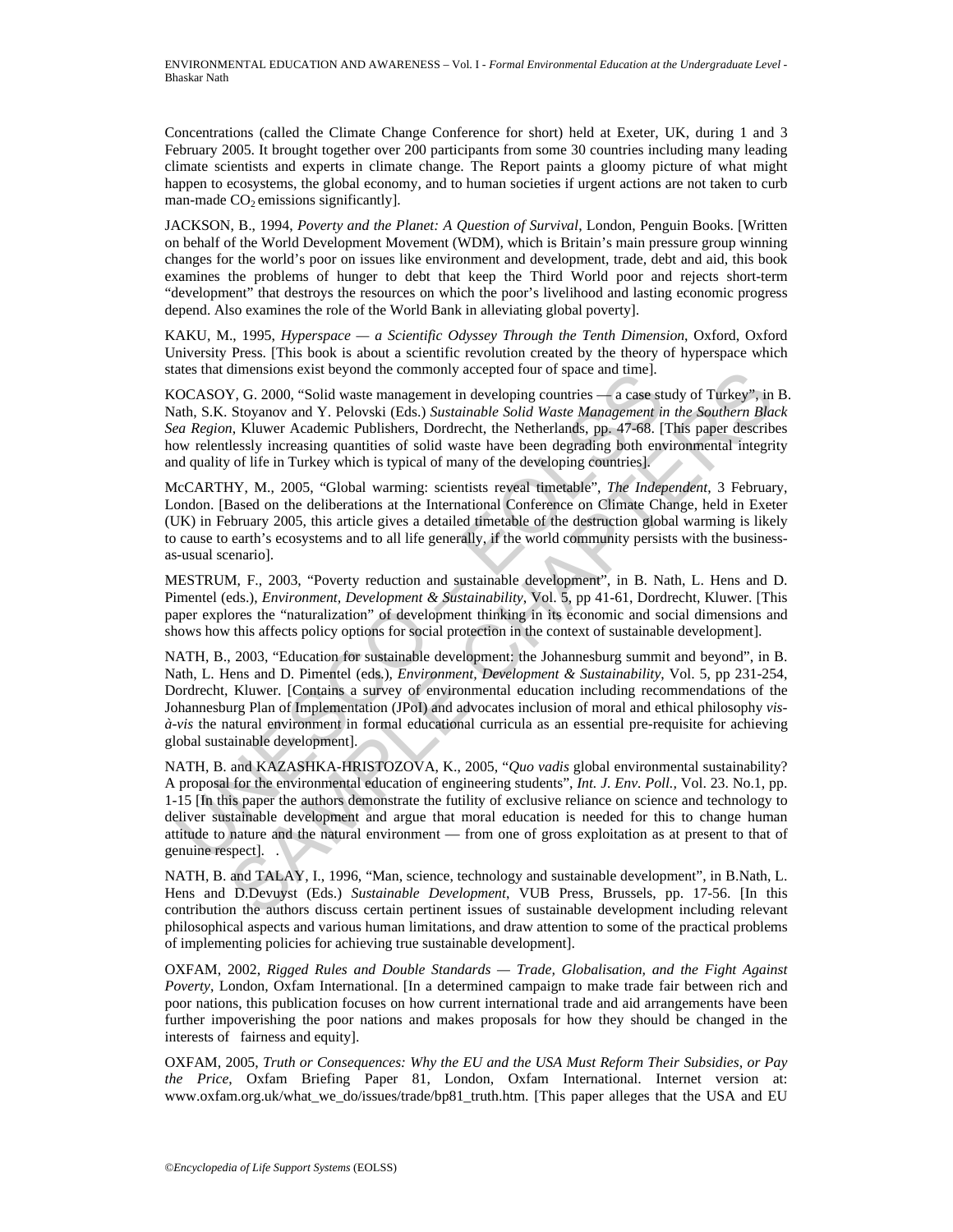are blocking a deal to make trade fair in the Doha Development round. It also alleges that, in the wake of findings by the WTO that US cotton subsidies and EU sugar subsidies are illegal, a slew of other rich country subsidies amounting to 13 billion US dollars are also on the wrong side of the law].

PILGER, J., 1993, *War by Other Means*, Television Documentary, Birmingham, UK, Central Television Ltd. [In this documentary the author draws attention to the policies of the World Bank that are alleged to be responsible for further impoverishing the poor developing nations].

PILGER, J., 2002, *The New Rulers of the World*, Verso, London. [In a collection of extended essays and earlier original work, in this book the author illuminates the nature of modern imperialism. He discloses, among others, how up to a million Indonesians died as a price for being the World Bank's "model pupil", and the price paid by the people of Iraq for West's decade-long embargo on that country].

PORRITT, J., 1991, *Save the Earth*, Dorling Kinderseley, London. [This excellent publication contains a large number of short contributions by eminent environmentalists and others concerned with the environment. Much to be recommended for children and adults alike].

POWRIE, W. and ROBINSON, J P., 2000, "The sustainable landfill bioreactor a flexible approach to solid waste management", in B. Nath, S.K. Stoyanov and Y. Pelovski (Eds.) *Sustainable Solid Waste Management in the Southern Black Sea Region*, Kluwer Academic Publishers, Dordrecht, the Netherlands, pp. 113-140. [In this contribution the authors describe the design and operation of a novel landfill, conceptually based on the process of controlled decomposition and managed as a large-scale bioreactor. Relevant and up-to-date EU directives on waste are also described].

RAPLEY, C.G., 2005, "Arctic ice sheet and sea level rise", *Avoiding Dangerous Climate Change*, Exeter UK, Hadley Centre Met Office. Internet version available at www.stabilisation2005.com/programme.html. [This paper examines potential sea level rise due to the melting of the Arctic ice sheet caused by global warming].

RIEU, E.V., 1991, *The Iliad* (by Homer, English translation by E.V. Rieu), London, Penguin Classics. [The *Iliad* tells the story of the darkest episode in the Trojan War. A tragic sequence of events movingly describes the ebb and flow of the battles of that war, of the domestic world inside Troy's besieged city of *Ilium*, and of the conflicts between the gods of Olympus as they argued over the fate of mortals].

OWRIE, W. and ROBINSON, J P., 2000, "The sustainable landfill bioreactor a<br>lid waste management", in B. Nath, S.K. Stoyanov and Y. Pelovski (Eds.) *Statteragement in the Southern Black Sea Region*, Kluver Academic Publishe W. and ROBINSON, J P., 2000, "The sustainable landfill bioreactor a flexible approach<br>
mannement", in B. Nah, S.K. Stoyanov and Y. Pelovski (Eds.) Sustainable Solid Was<br>
em inangement", in the Southern Black Sea Region, K ROYAL SOCIETY, 2005, *Ocean acidification due to increasing atmospheric carbon dioxide*, London, The Royal Society. Internet version available at www.royalsoc.ac.uk [This authoritative report by the prestigious Royal Society of London and based on the findings of the Royal Society Working Group on Ocean Acidification paints a gloomy picture of how delicately balanced oceanic ecosystems may be irreparably damaged by ocean acidification if current carbon dioxide emission trends continue. Draws attention to the urgent need to reduce current man-made  $CO<sub>2</sub>$  emissions before it is too late].

SHAH, A., 2006, "WTO Doha Development Trade Round Collapses", www.globalissues.org/TradeRelated/FreeTrade/dohacollapse.asp [This article reports on the WTO meeting held in Geneva in July 2006 and why the meeting collapsed amid acrimony].

STANHILL, G. and COHEN, S., 2001, "Global dimming: a review of the evidence for a widespread and significant reduction in global radiation with discussion of its probable causes and possible agricultural consequences", *Agricultural and Forestry Meteorology*, Vol. 107, 255-278. [Contains a fairly comprehensive review of the available evidence for global dimming, discussion of its probable causes and how it might affect agriculture. The authors conclude that during 1958 and 1992 average annual global dimming was between 0.23 and 0.32 percent].

STANHILL, G and MORESHET, S., 1992, "Global radiation climate changes: the world network", Climatic Change, Vol. 21, pp.57-75. [Said to be the first publication reporting global dimming, in this paper the authors draw attention to how it is caused and its potential for climate change].

TURLEY, C., BLACKFORD, J., WIDDICOMBE, S., LOWE, D. and NIGHTINGALE, P., 2005, "Reviewing the impact of increased atmospheric  $CO<sub>2</sub>$  on ocean pH and marine ecosystems", in *Proc. Int. Symp. Stabilisation of Greenhouse Gas Concentrations*, Exeter UK, Hadley Centre Met Office. [Gives a scientific review of how relentlessly rising anthropogenic  $CO<sub>2</sub>$  emissions are increasing the acidity of the oceans to degrade the integrity of the marine ecosystems].

WCED (World Commission on Environment and Development), 1987, *Our Common Future*, Oxford, Oxford University Press. [This remarkable document is the report of the Brundtland Commission